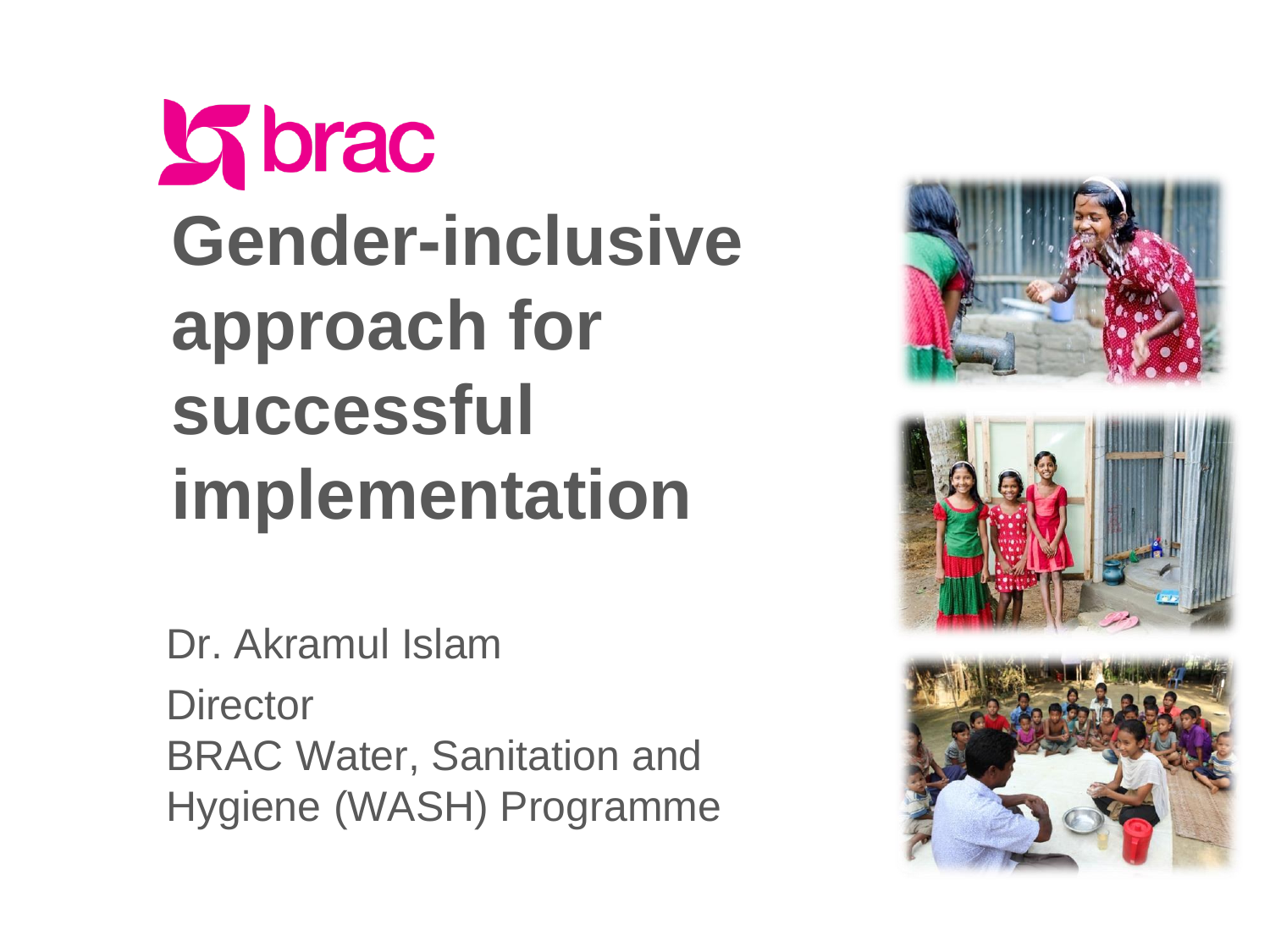#### **BRAC WASH Scale** (2006-2016)

**Working area Total 289 sub-districts Number of people who received hygiene education** 13.9 million per year in communities 2.9 million per year in schools **Number of people who gained access to hygienic sanitation** 41.6 million **Number of people who gained access to**  safe water (direct support only)<sup>2.3 million</sup> **Established Village/Urban WASH Committees** 69,092 **Schools provided with WASH support** 5,658 **No. of sanitation entrepreneurs supported with loans and training** 2,580

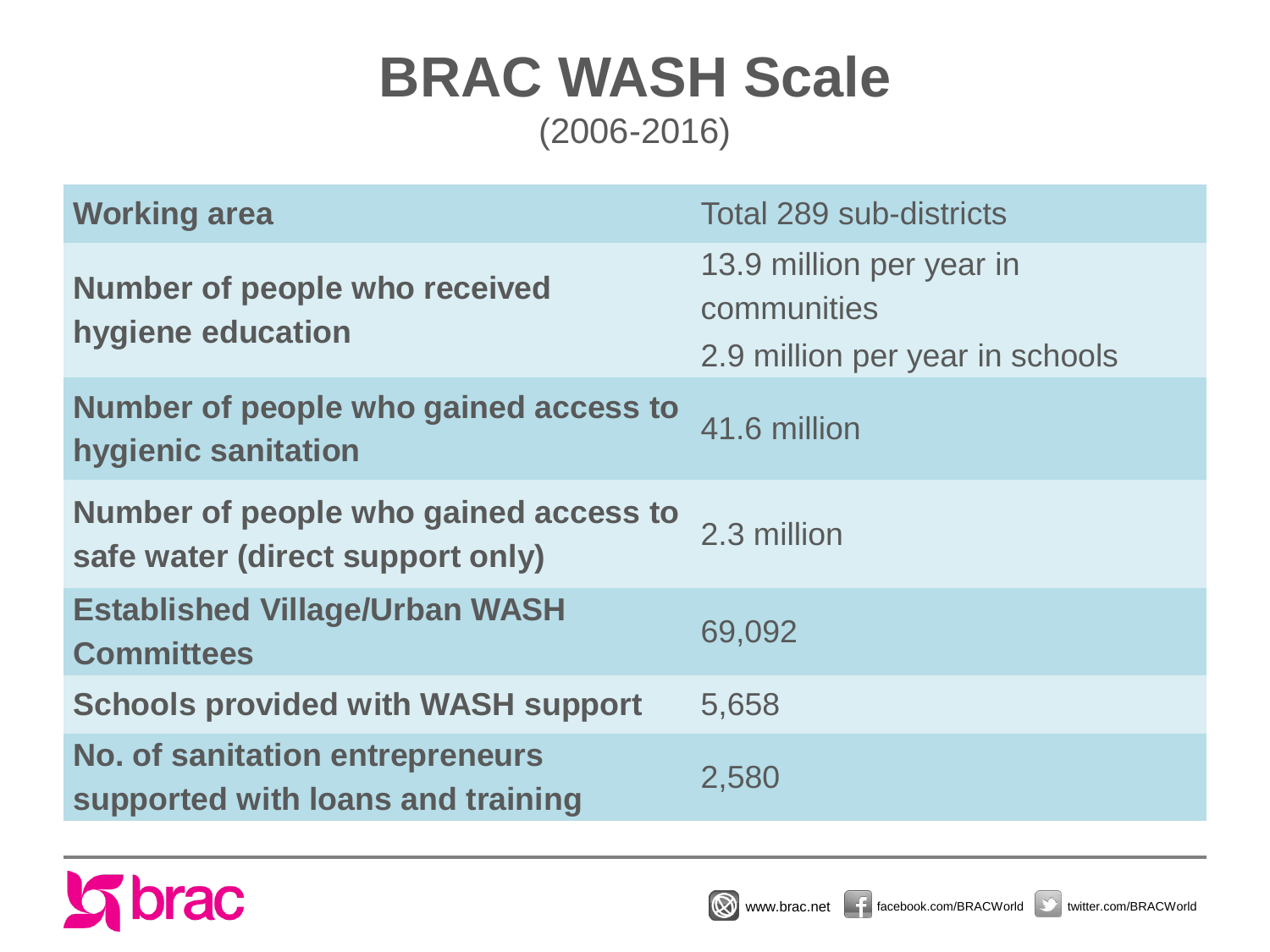### **BRAC WASH: Gender-inclusive approach**

- BRAC has a strong gender policy and guidelines in place, empowering women and transforming gender relations
- BRAC WASH helps establish Village/Urban WASH Committees in programme areas
	- The VWC consists of 6 women and 5 men from all walks of life
- BRAC WASH uses gender-specific targeting paying attention to the needs of women, men, girls and boys – to deliver gendertransformative messages
- Inclusion of women is placed at the centre of decision making processes, including site selection of latrines and water points
- Awareness on proper menstrual hygiene is raised among women and adolescent girls, both in the community and at schools
- Separate latrines for girls and boys are ensured at schools

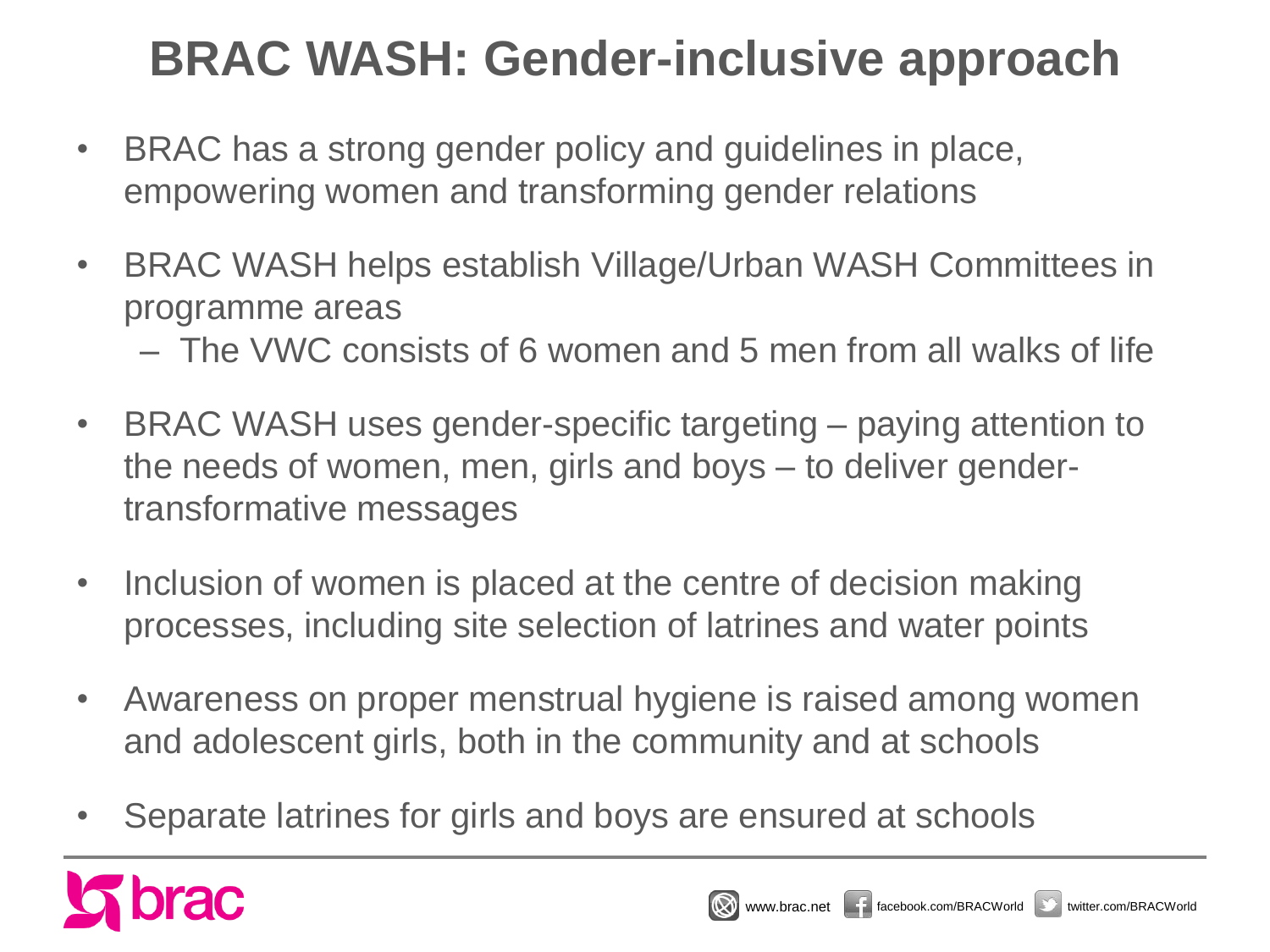#### **Women's participation in VWC**



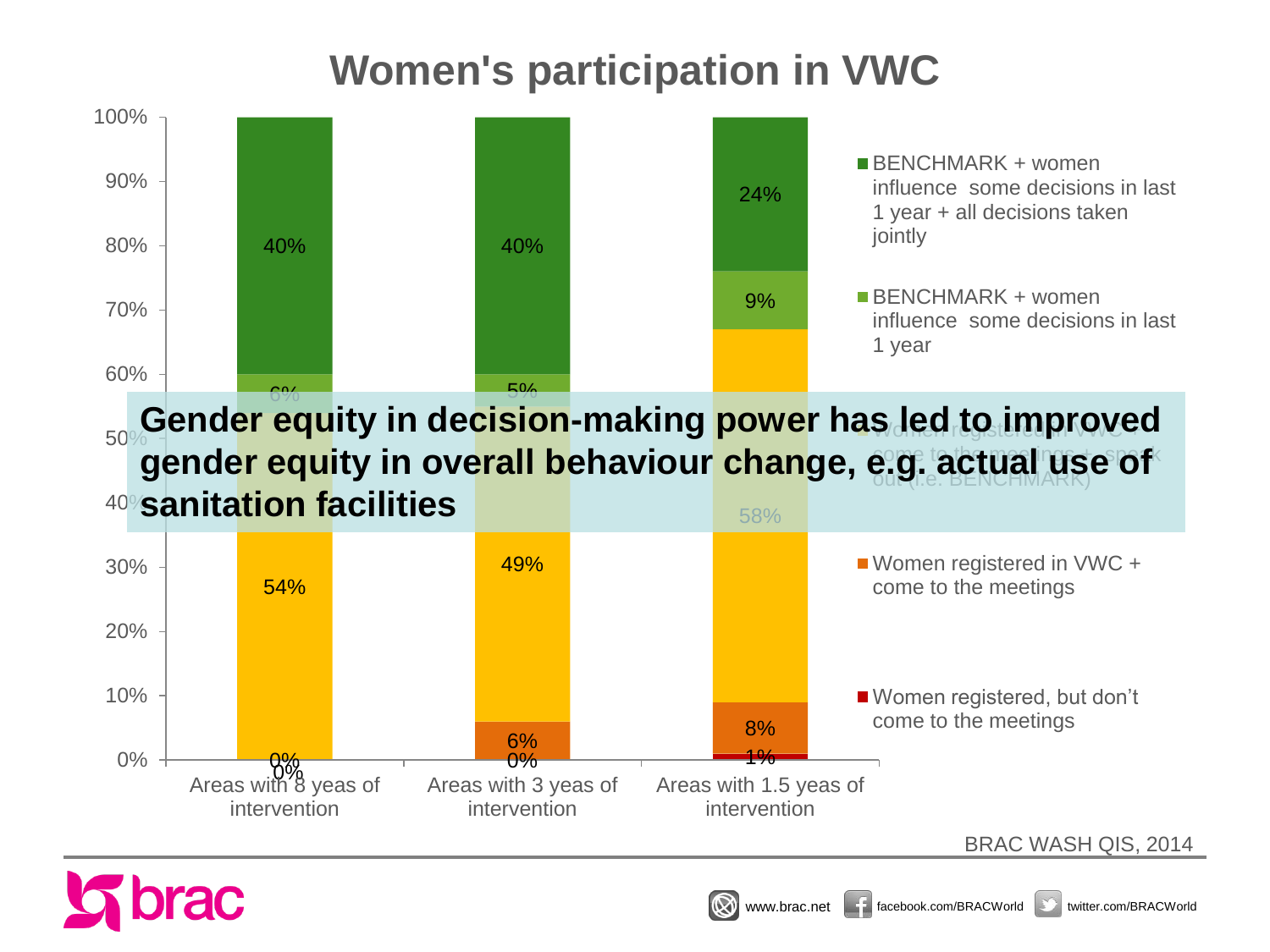#### **Latrine use by household members**



 $\otimes$